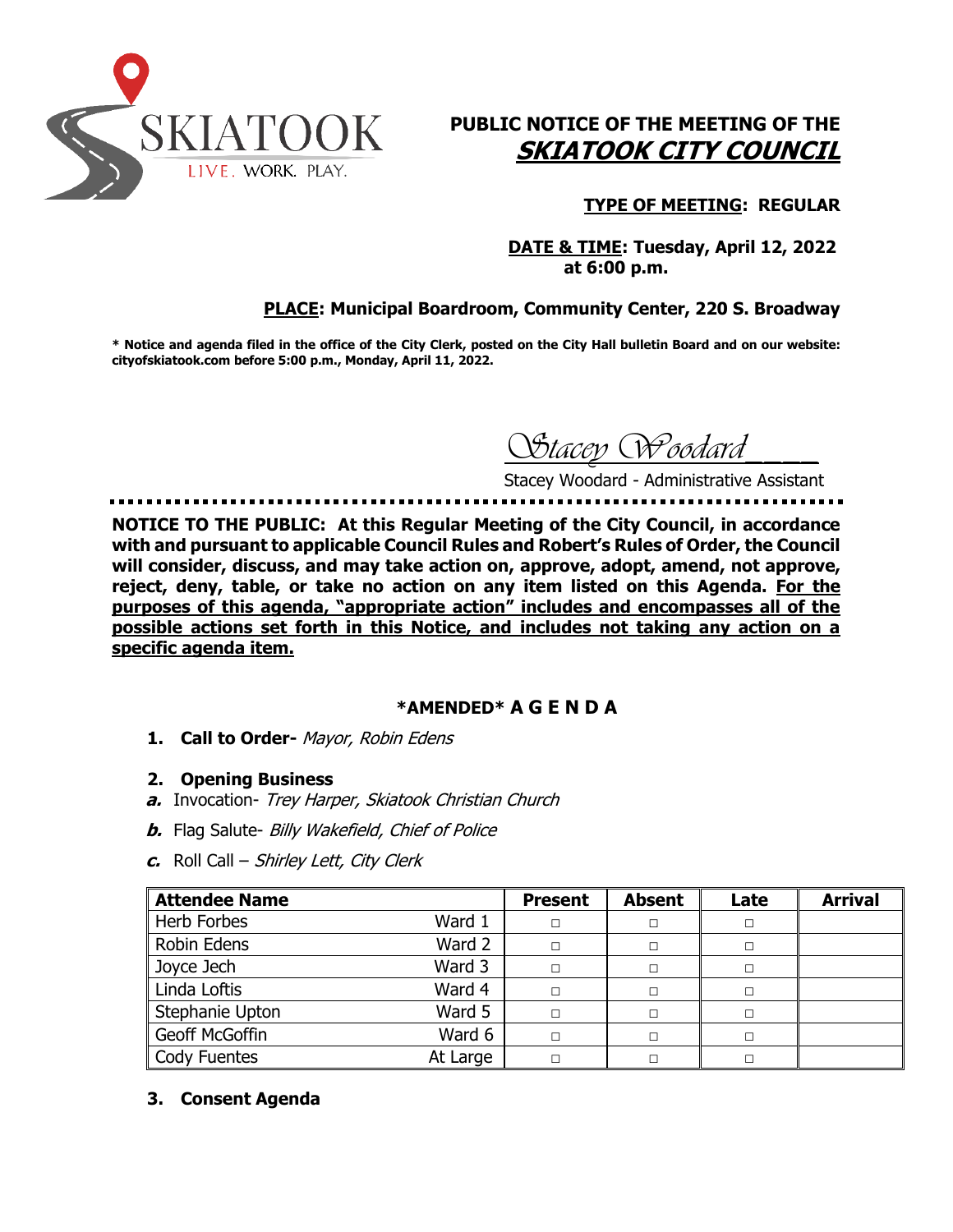All matters listed under "Consent" are considered by the City Council to be routine and will be enacted by one motion. Any Councilor may, however, remove an item from the Consent Agenda by request. If an item is removed from the Consent Agenda, said removed item may involve discussion and possible consideration and appropriate action. A motion to adopt the Consent Agenda is non-debatable.

#### **a. Approval of the minutes of the March 8, 2022 Regular Meeting.**

#### **b. Approval of Purchase Orders/Warrants for 3/29/22 (#142316-#142410)**

|    |       | General Fund                                                          | \$53,108.65  |
|----|-------|-----------------------------------------------------------------------|--------------|
|    | н.    | Cemetery Fund                                                         | \$299.56     |
|    | ш.    | Airport Fund                                                          | \$183.62     |
|    |       | iv. One Cent Capital Projects                                         | \$30,714.61  |
|    |       | v. One Half Cent Capital Projects                                     | \$48,906.46  |
| c. |       | Approval of Purchase Orders/Warrants for 04/12/2022 (#142456-#142548) |              |
|    | vi.   | General Fund                                                          | \$71,880.38  |
|    | vii.  | Cemetery Fund                                                         | \$358.76     |
|    | viii. | Airport Fund                                                          | \$12,846.76  |
|    | ix.   | Court Fund                                                            | \$352.08     |
|    | x.    | One Cent Capital Projects                                             | \$63,468.64  |
|    | xi.   | One Half Cent Capital Projects                                        | \$2,000.00   |
|    | xii.  | Payroll (3-11-22)                                                     | \$224,020.10 |
|    | xiii. | Payroll (3-25-22)                                                     | \$312,526.41 |
|    |       |                                                                       |              |

- **d. Approval of Budget amendment to Revenue line 01-336 (INCOG CENA Grant) and Supplemental Appropriation to Expense line 01-413-610 (INCOG CENA Grant) in the amount of \$14,430.00 for CENA Grant reimbursement for Sr Citizens Picnic Area Awning.**
- **e. Ratify purchase of easement tract from Lakeview Southern Baptist Church of Skiatook, INC., "GRANTOR" to City of Skiatook, Ok ("City") and The Skiatook Public Works Authority ("SPWA"), "Grantees" for the sum of TWO THOUSAND DOLLARS (\$2,000.00) for the purposes of relocating, and repairing public utilities.**
- **f. Approval of the ratification of the purchase of fuel for the Skiatook Municipal Airport from ASAP Energy in the amount of \$38,854.57 on April 6, 2022.**
- **g. Approval of the Interlocal agreement between Board of County Commissioners of Osage County and City of Skiatook combined free refuse clean up days on April 22nd & 23rd .**
- **h. Authorization and approval of the City Manager to sign Landlord Approval request From USCOC of Greater Oklahoma, LLC (U.S. Cellular) to install new upgraded Radio equipment on the cellular tower grounds leased from the City of Skiatook.**

Motion:

| Motion/2nd | <b>Councilors/Trustees</b> | Yes/Aye | No/Nay | <b>Abstain</b> |
|------------|----------------------------|---------|--------|----------------|
|            | Herb Forbes                |         |        |                |
|            | Robin Edens                |         |        |                |
|            | Joyce Jech                 |         |        |                |
|            | Linda Loftis               |         |        |                |
|            | Stephanie Upton            |         |        |                |
|            | Geoff McGoffin             |         |        |                |
|            | Cody Fuentes               |         |        |                |

\_\_\_\_\_\_\_\_\_\_\_\_\_\_\_\_\_\_\_\_\_\_\_\_\_\_\_\_\_\_\_\_\_\_\_\_\_\_\_\_\_\_\_\_\_\_\_\_\_\_\_\_\_\_\_\_\_\_\_\_\_\_\_\_\_\_\_\_\_\_\_\_\_\_\_\_\_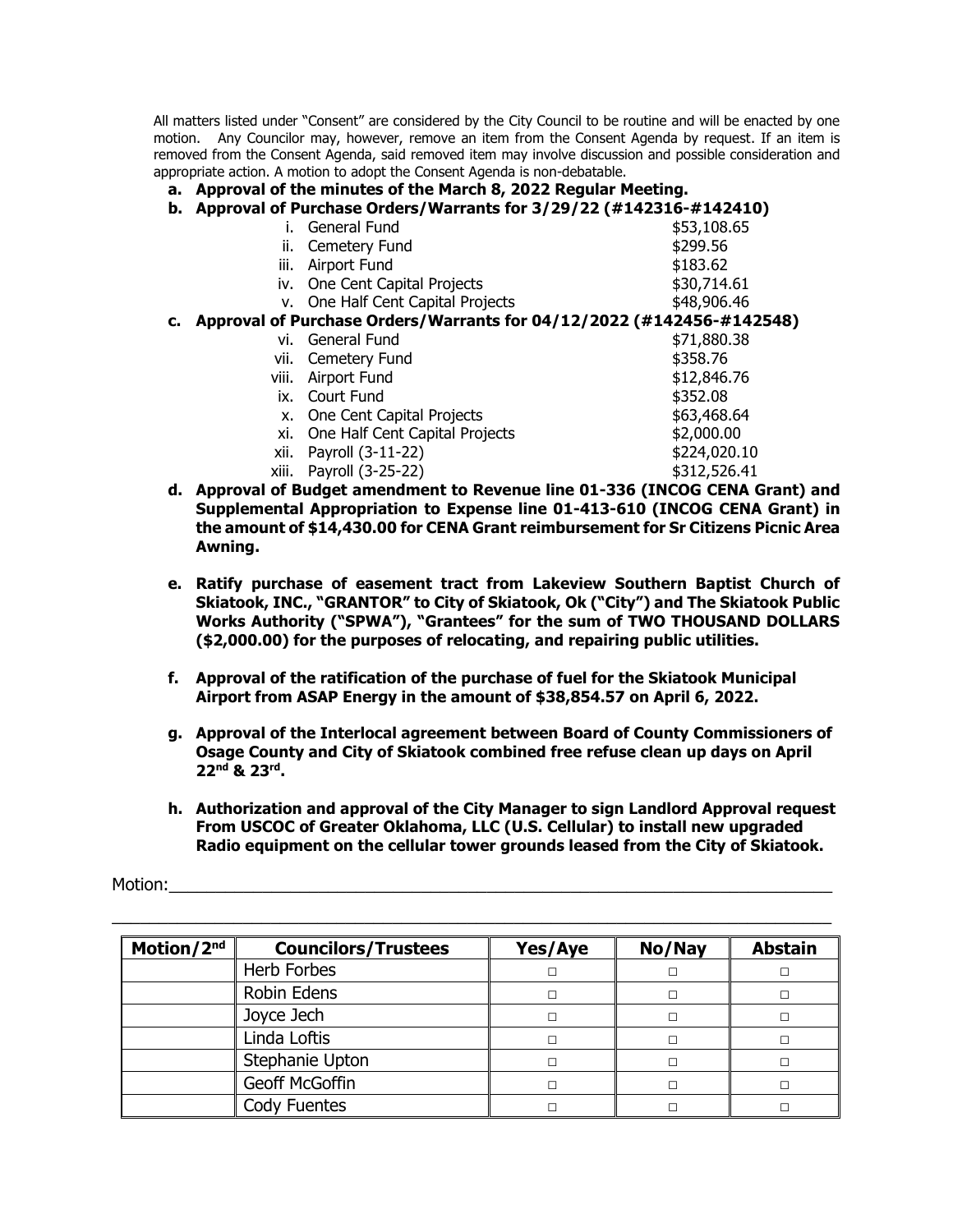## **4. Consideration and appropriate action related to items removed from the Consent Agenda.**

Motion:\_\_\_\_\_\_\_\_\_\_\_\_\_\_\_\_\_\_\_\_\_\_\_\_\_\_\_\_\_\_\_\_\_\_\_\_\_\_\_\_\_\_\_\_\_\_\_\_\_\_\_\_\_\_\_\_\_\_\_\_\_\_\_\_\_\_\_\_\_\_\_

| Motion/2 <sup>nd</sup> | <b>Councilors/Trustees</b> | Yes/Aye | No/Nay | <b>Abstain</b> |
|------------------------|----------------------------|---------|--------|----------------|
|                        | Herb Forbes                |         |        |                |
|                        | Robin Edens                |         |        |                |
|                        | Joyce Jech                 |         |        |                |
|                        | Linda Loftis               |         |        |                |
|                        | Stephanie Upton            |         |        |                |
|                        | Geoff McGoffin             |         |        |                |
|                        | Cody Fuentes               |         |        |                |

\_\_\_\_\_\_\_\_\_\_\_\_\_\_\_\_\_\_\_\_\_\_\_\_\_\_\_\_\_\_\_\_\_\_\_\_\_\_\_\_\_\_\_\_\_\_\_\_\_\_\_\_\_\_\_\_\_\_\_\_\_\_\_\_\_\_\_\_\_\_\_\_\_\_\_\_\_

**5. Discussion and possible consideration and appropriate action on Ordinance 2022-02, AN ORDINANCE AMENDING THE EMPLOYEE RETIREMENT SYSTEM, DEFINED CONTRIBUTION PLAN FOR THE CITY OF SKIATOOK, OKLAHOMA BY ADOPTING A REVISED AND RESTATED RETIREMENT PLAN; PROVIDING RETIREMENT BENEFITS FOR ELIGIBLE EMPLOYEES OF THE CITY OF SKIATOOK, OKLAHOMA; PROVIDING FOR PURPOSE AND ORGANIZATION; PROVIDING FOR DEFINITIONS; PROVIDING FOR ELIGIBILITY AND PARTICIPATION; PROVIDING FOR NON-ALIENATION OF BENEFITS; PROVIDING FOR EMPLOYER AND EMPLOYEE CONTRIBUTIONS; PROVIDING FOR ACCOUNTING, ALLOCATION, AND VALUATION; PROVIDING BENEFITS; PROVIDING FOR REQUIRED NOTICE; PROVIDING FOR AMENDMENTS AND TERMINATION; PROVIDING FOR TRANSFER TO AND FROM OTHER PLANS; CREATING A RETIREMENT COMMITTEE AND PROVIDING FOR POWERS, DUTIES, AND RIGHTS OF RETIREMENT COMMITTEE; PROVIDING FOR PAYMENT OF CERTAIN OBLIGATIONS; PROVIDING FOR DURATION AND PAYMENT OF EXPENSES; PROVIDING FOR EFFECTIVE DATE; PROVIDING FOR VESTING SCHEDULES; PROVIDING FOR A FUND TO FINANCE THE SYSTEM TO BE POOLED WITH OTHER INCORPORATED CITIES, TOWNS AND THEIR AGENCIES AND INSTRUMENTALITIES FOR PURPOSES OF ADMINISTRATION, MANAGEMENT, AND INVESTMENT AS PART OF THE OKLAHOMA MUNICIPAL RETIREMENT FUND; PROVIDING FOR PAYMENT OF ALL CONTRIBUTIONS UNDER THE SYSTEM TO THE OKLAHOMA MUNICIPAL RETIREMENT FUND FOR MANAGEMENT AND INVESTMENT; PROVIDING FOR REPEALER AND SEVERABILITY; ADOPTING THOSE AMENDMENTS MANDATED BY THE INTERNAL REVENUE CODE; PROVIDING FOR CODIFICATION; AND DECLARING AN EMERGENCY.**

\_\_\_\_\_\_\_\_\_\_\_\_\_\_\_\_\_\_\_\_\_\_\_\_\_\_\_\_\_\_\_\_\_\_\_\_\_\_\_\_\_\_\_\_\_\_\_\_\_\_\_\_\_\_\_\_\_\_\_\_\_\_\_\_\_\_\_\_\_\_\_\_\_\_\_\_\_

Motion:\_\_\_\_\_\_\_\_\_\_\_\_\_\_\_\_\_\_\_\_\_\_\_\_\_\_\_\_\_\_\_\_\_\_\_\_\_\_\_\_\_\_\_\_\_\_\_\_\_\_\_\_\_\_\_\_\_\_\_\_\_\_\_\_\_\_\_\_\_\_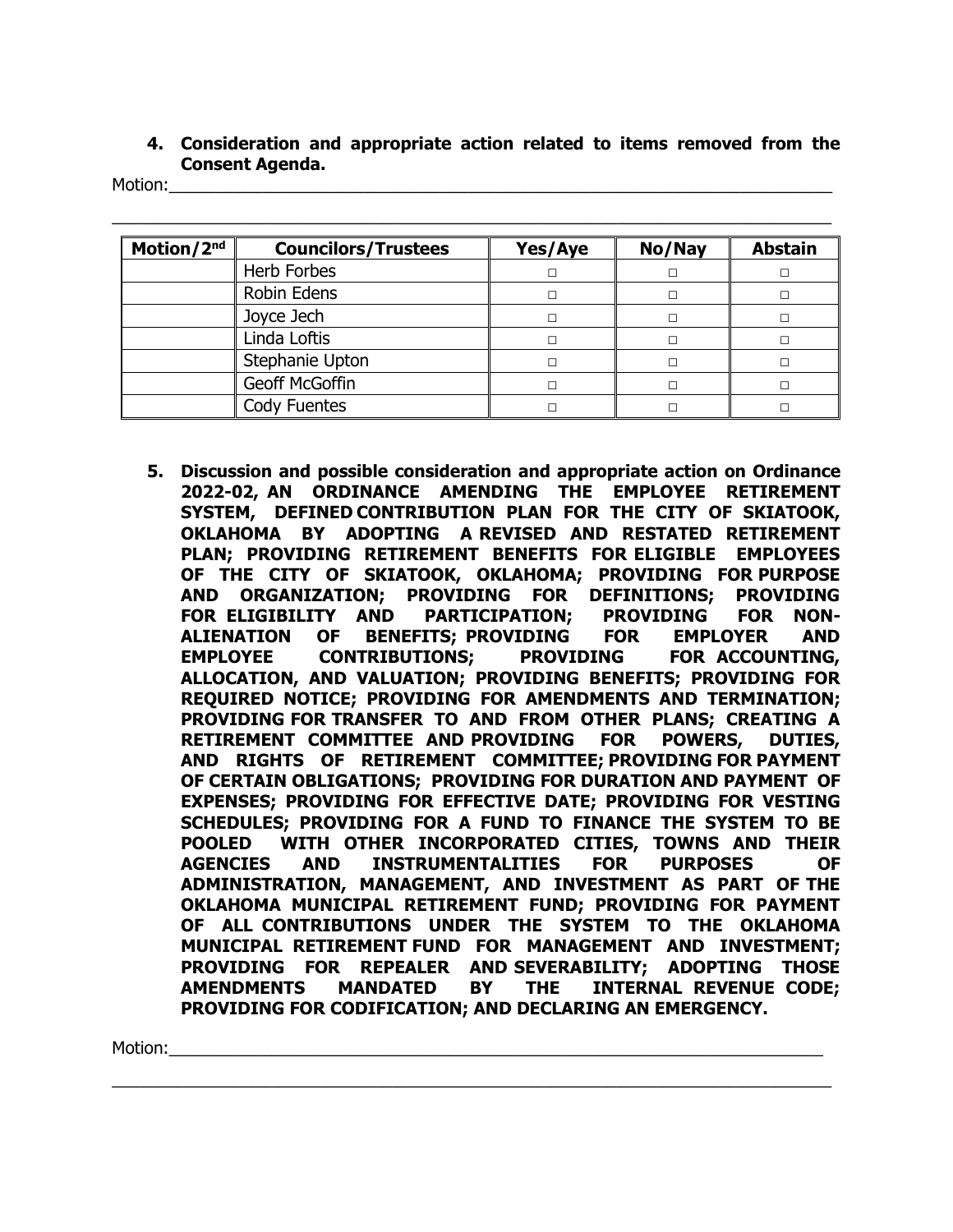| Motion/2nd | <b>Councilors/Trustees</b> | Yes/Aye | No/Nay | <b>Abstain</b> |
|------------|----------------------------|---------|--------|----------------|
|            | Herb Forbes                |         |        |                |
|            | Robin Edens                |         |        |                |
|            | Joyce Jech                 |         | П      |                |
|            | Linda Loftis               |         | п      |                |
|            | Stephanie Upton            |         |        |                |
|            | Geoff McGoffin             |         |        |                |
|            | Cody Fuentes               |         |        |                |

#### **6. Discussion and possible consideration and appropriate action related to the approval of the Emergency Clause for Ordinance 2022-02**

Motion:

| Motion/2nd | <b>Councilors/Trustees</b> | Yes/Aye | No/Nay | <b>Abstain</b> |
|------------|----------------------------|---------|--------|----------------|
|            | Herb Forbes                |         |        |                |
|            | <b>Robin Edens</b>         |         |        |                |
|            | Joyce Jech                 |         |        |                |
|            | Linda Loftis               |         | п      |                |
|            | Stephanie Upton            |         |        |                |
|            | Geoff McGoffin             |         |        |                |
|            | Cody Fuentes               |         |        |                |

\_\_\_\_\_\_\_\_\_\_\_\_\_\_\_\_\_\_\_\_\_\_\_\_\_\_\_\_\_\_\_\_\_\_\_\_\_\_\_\_\_\_\_\_\_\_\_\_\_\_\_\_\_\_\_\_\_\_\_\_\_\_\_\_\_\_\_\_\_\_\_\_\_\_\_\_

**7. Discussion and possible consideration and appropriate action on Ordinance 2022-03, AN ORDINANCE AMENDING THE EMPLOYEE RETIREMENT SYSTEM, DEFINED CONTRIBUTION PLAN FOR THE CITY MANAGER FOR THE CITY OF SKIATOOK, OKLAHOMA BY ADOPTING A REVISED AND RESTATED RETIREMENT PLAN; PROVIDING RETIREMENT BENEFITS FOR ELIGIBLE EMPLOYEES OF THE CITY OF SKIATOOK, OKLAHOMA; PROVIDING FOR PURPOSE AND ORGANIZATION; PROVIDING FOR DEFINITIONS; PROVIDING FOR ELIGIBILITY AND PARTICIPATION; PROVIDING FOR NON-ALIENATION OF BENEFITS; PROVIDING FOR EMPLOYER AND EMPLOYEE CONTRIBUTIONS; PROVIDING FOR ACCOUNTING, ALLOCATION, AND VALUATION; PROVIDING BENEFITS; PROVIDING FOR REQUIRED NOTICE; PROVIDING FOR AMENDMENTS AND TERMINATION; PROVIDING FOR TRANSFER TO AND FROM OTHER PLANS; CREATING A RETIREMENT COMMITTEE AND PROVIDING FOR POWERS, DUTIES, AND RIGHTS OF RETIREMENT COMMITTEE; PROVIDING FOR PAYMENT OF CERTAIN OBLIGATIONS; PROVIDING FOR DURATION AND PAYMENT OF EXPENSES; PROVIDING FOR EFFECTIVE DATE; PROVIDING FOR VESTING SCHEDULES; PROVIDING FOR A FUND TO FINANCE THE SYSTEM TO BE POOLED WITH OTHER INCORPORATED CITIES, TOWNS AND THEIR AGENCIES AND INSTRUMENTALITIES FOR PURPOSES OF ADMINISTRATION, MANAGEMENT, AND INVESTMENT AS PART OF THE OKLAHOMA MUNICIPAL RETIREMENT FUND; PROVIDING FOR PAYMENT OF ALL CONTRIBUTIONS UNDER THE SYSTEM TO THE OKLAHOMA**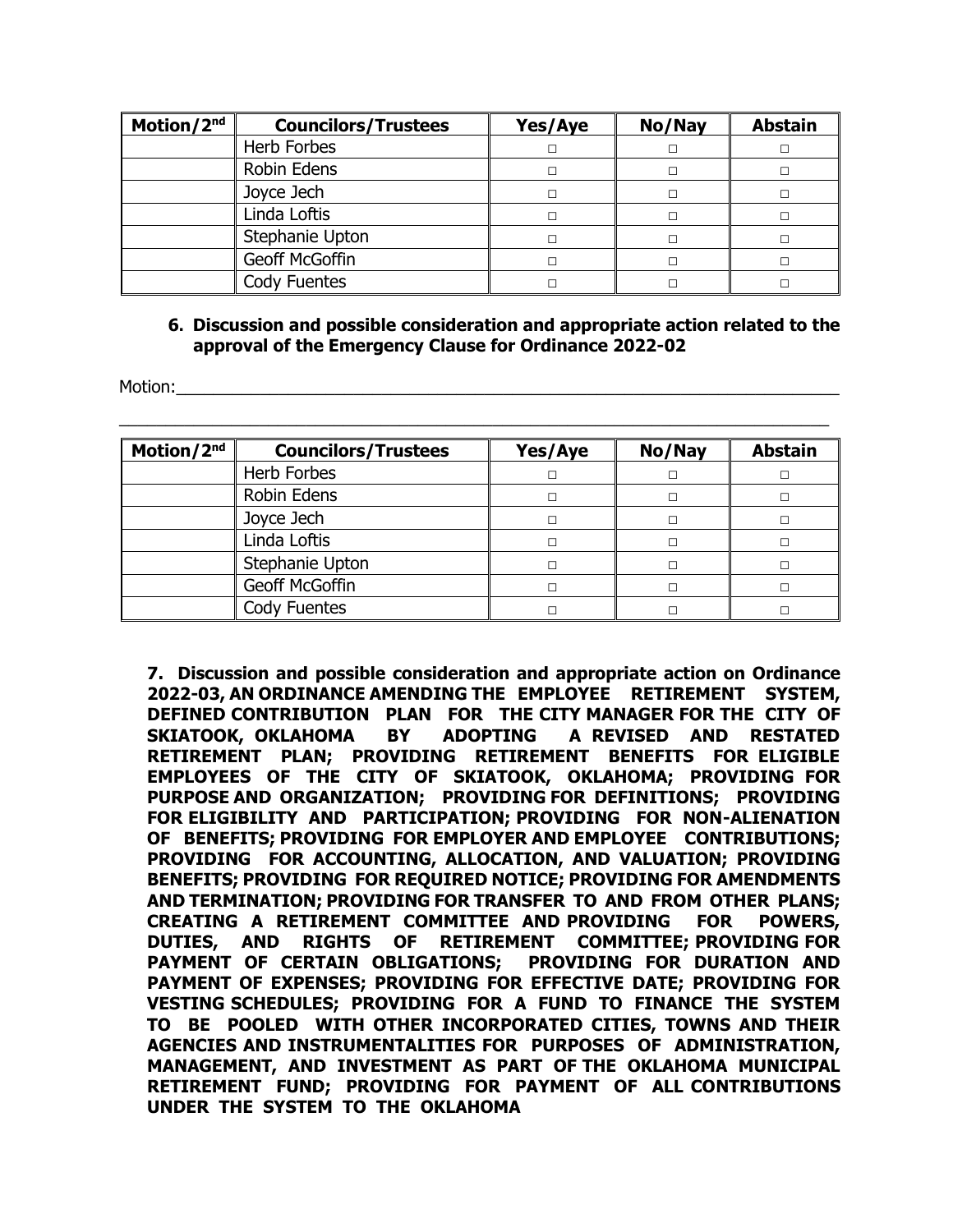#### **MUNICIPAL RETIREMENT FUND FOR MANAGEMENT AND INVESTMENT; PROVIDING FOR REPEALER AND SEVERABILITY; ADOPTING THOSE AMENDMENTS MANDATED BY THE INTERNAL REVENUE CODE; PROVIDING FOR CODIFICATION; AND DECLARING AN EMERGENCY.**

Motion:\_\_\_\_\_\_\_\_\_\_\_\_\_\_\_\_\_\_\_\_\_\_\_\_\_\_\_\_\_\_\_\_\_\_\_\_\_\_\_\_\_\_\_\_\_\_\_\_\_\_\_\_\_\_\_\_\_\_\_\_\_\_\_\_\_\_\_\_\_\_\_

| Motion/2nd | <b>Councilors/Trustees</b> | Yes/Aye | No/Nay | <b>Abstain</b> |
|------------|----------------------------|---------|--------|----------------|
|            | <b>Herb Forbes</b>         |         |        |                |
|            | Robin Edens                |         |        |                |
|            | Joyce Jech                 |         |        |                |
|            | Linda Loftis               |         |        |                |
|            | Stephanie Upton            |         |        |                |
|            | Geoff McGoffin             |         |        |                |
|            | Cody Fuentes               |         |        |                |

 $\_$  , and the set of the set of the set of the set of the set of the set of the set of the set of the set of the set of the set of the set of the set of the set of the set of the set of the set of the set of the set of th

## **8. Discussion and possible consideration and appropriate action related to the approval of the Emergency Clause for Ordinance 2022-03**

\_\_\_\_\_\_\_\_\_\_\_\_\_\_\_\_\_\_\_\_\_\_\_\_\_\_\_\_\_\_\_\_\_\_\_\_\_\_\_\_\_\_\_\_\_\_\_\_\_\_\_\_\_\_\_\_\_\_\_\_\_\_\_\_\_\_\_\_\_\_\_\_\_\_\_\_\_

Motion:\_\_\_\_\_\_\_\_\_\_\_\_\_\_\_\_\_\_\_\_\_\_\_\_\_\_\_\_\_\_\_\_\_\_\_\_\_\_\_\_\_\_\_\_\_\_\_\_\_\_\_\_\_\_\_\_\_\_\_\_\_\_\_\_\_\_\_\_\_\_\_

| Motion/2 <sup>nd</sup> | <b>Councilors/Trustees</b> | Yes/Aye | No/Nay | <b>Abstain</b> |
|------------------------|----------------------------|---------|--------|----------------|
|                        | Herb Forbes                |         |        |                |
|                        | Robin Edens                |         | П      |                |
|                        | Joyce Jech                 |         |        |                |
|                        | Linda Loftis               |         | п      |                |
|                        | Stephanie Upton            |         | п      |                |
|                        | Geoff McGoffin             |         | п      |                |
|                        | Cody Fuentes               |         |        |                |

**9. Discussion and possible consideration and appropriate action related to the approval of Ordinance 2022-04 (SKZ-207), AN ORDINANCE CHANGING AND AMENDING THE ZONING CLASSIFICATION FROM RS-3 (RESIDENTIALSINGLE FAMILY) DISTRICT TO RM (RESIDENTIAL MULTI- FAMILY) DISTRICT OF SUCH TERRITORIES LOCATED AT APPROXIMATELY 720 SOUTH "E" STREET, SKIATOOK, OKLAHOMA, 74070; MORE PARTICULARLY DESCRIBED AS LOTS FORTY-THREE (43), FORTY-FOUR (44), FORTY-FIVE (45), AND FORTY-SIX (46), BLOCK FOUR (4), NORTH VINEYARD ADDITION TO SKIATOOK, TULSA COUNTY, STATE OF OKLAHOMA, ACCORDING TO THE RECORDED PLAT THEREOF, AS SET FORTH IN ZONING APPLICATION NO. SKZ-207; REPEALING ALL ORDINANCES OR PARTS OF ORDINANCES IN CONFLICT HEREWITH, AND DECLARING AN EFFECTIVE DATE.**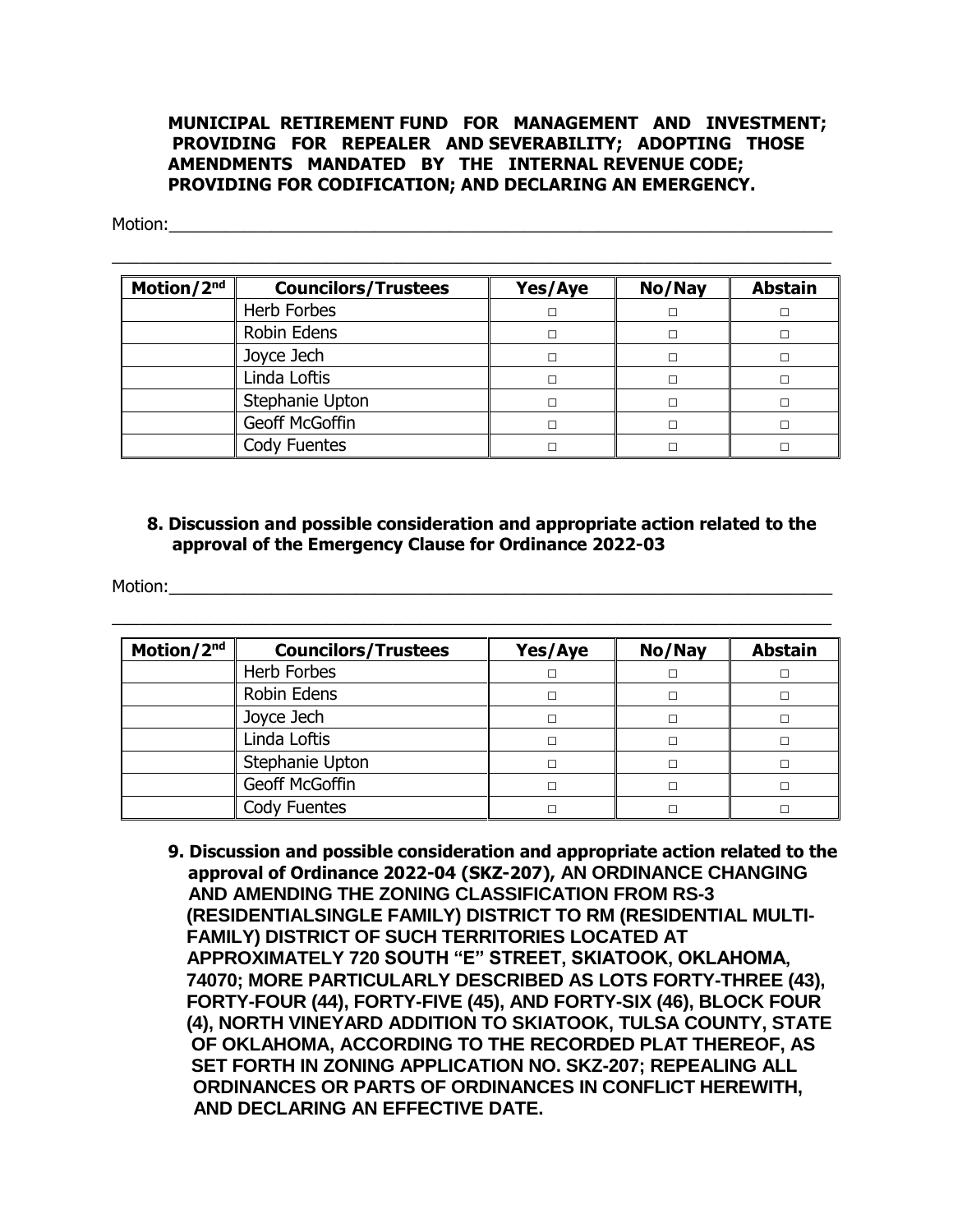Motion:

| Motion/2nd | <b>Councilors/Trustees</b> | Yes/Aye | No/Nay | <b>Abstain</b> |
|------------|----------------------------|---------|--------|----------------|
|            | Herb Forbes                |         | П      |                |
|            | Robin Edens                |         | П      |                |
|            | Joyce Jech                 |         |        |                |
|            | Linda Loftis               |         | п      |                |
|            | Stephanie Upton            |         |        |                |
|            | Geoff McGoffin             |         | П      |                |
|            | <b>Cody Fuentes</b>        |         |        |                |

\_\_\_\_\_\_\_\_\_\_\_\_\_\_\_\_\_\_\_\_\_\_\_\_\_\_\_\_\_\_\_\_\_\_\_\_\_\_\_\_\_\_\_\_\_\_\_\_\_\_\_\_\_\_\_\_\_\_\_\_\_\_\_\_\_\_\_\_\_\_\_\_\_\_\_\_\_

**10. Discussion and possible consideration and appropriate action on Ordinance 2022-05, AMENDING TITLE 6 "PUBLIC SAFETY AND NUISANCES", CHAPTER 2 "FIRE DEPARTMENT", AND SECTION 4 "FIRE CHIEF AND ASSISTANT FIRE CHIEF", AND SECTION 9 "COMPENSATION AND REIMBURSEMENT", AND SECTION 12 "DEPARTMENTAL AUTHORITY, REQUIREMENTS AND SPECIFIC DUTIES", AND SECTION 15 "REFUSAL TO OBEY ORDERS", OF THE CODE OF ORDINANCES OF THE CITY OF SKIATOOK, OKLAHOMA, CONCERNING THE SKIATOOK FIRE DEPARTMENT, CONTAINING OTHER PROVISIONS RELATED THERETO, REPEALING ALL ORDINANCES OR PARTS OF ORDINANCES IN CONFLICT HEREWITH, ESTABLISHING AN EFFECTIVE DATE AND DECLARING AN EMERGENCY.**

Motion:\_\_\_\_\_\_\_\_\_\_\_\_\_\_\_\_\_\_\_\_\_\_\_\_\_\_\_\_\_\_\_\_\_\_\_\_\_\_\_\_\_\_\_\_\_\_\_\_\_\_\_\_\_\_\_\_\_\_\_\_\_\_\_\_\_\_\_\_\_\_

| Motion/2 <sup>nd</sup> | <b>Councilors/Trustees</b> | Yes/Aye | No/Nay | <b>Abstain</b> |
|------------------------|----------------------------|---------|--------|----------------|
|                        | Herb Forbes                |         |        |                |
|                        | Robin Edens                |         |        |                |
|                        | Joyce Jech                 |         |        |                |
|                        | Linda Loftis               |         |        |                |
|                        | Stephanie Upton            |         |        |                |
|                        | Geoff McGoffin             |         |        |                |
|                        | Cody Fuentes               |         |        |                |

\_\_\_\_\_\_\_\_\_\_\_\_\_\_\_\_\_\_\_\_\_\_\_\_\_\_\_\_\_\_\_\_\_\_\_\_\_\_\_\_\_\_\_\_\_\_\_\_\_\_\_\_\_\_\_\_\_\_\_\_\_\_\_\_\_\_\_\_\_\_\_\_\_\_\_\_\_

## **11. Discussion and possible consideration and appropriate action related to the approval of the Emergency Clause for Ordinance 2022-05**

\_\_\_\_\_\_\_\_\_\_\_\_\_\_\_\_\_\_\_\_\_\_\_\_\_\_\_\_\_\_\_\_\_\_\_\_\_\_\_\_\_\_\_\_\_\_\_\_\_\_\_\_\_\_\_\_\_\_\_\_\_\_\_\_\_\_\_\_\_\_\_\_\_\_\_\_\_

Motion:\_\_\_\_\_\_\_\_\_\_\_\_\_\_\_\_\_\_\_\_\_\_\_\_\_\_\_\_\_\_\_\_\_\_\_\_\_\_\_\_\_\_\_\_\_\_\_\_\_\_\_\_\_\_\_\_\_\_\_\_\_\_\_\_\_\_\_\_\_\_\_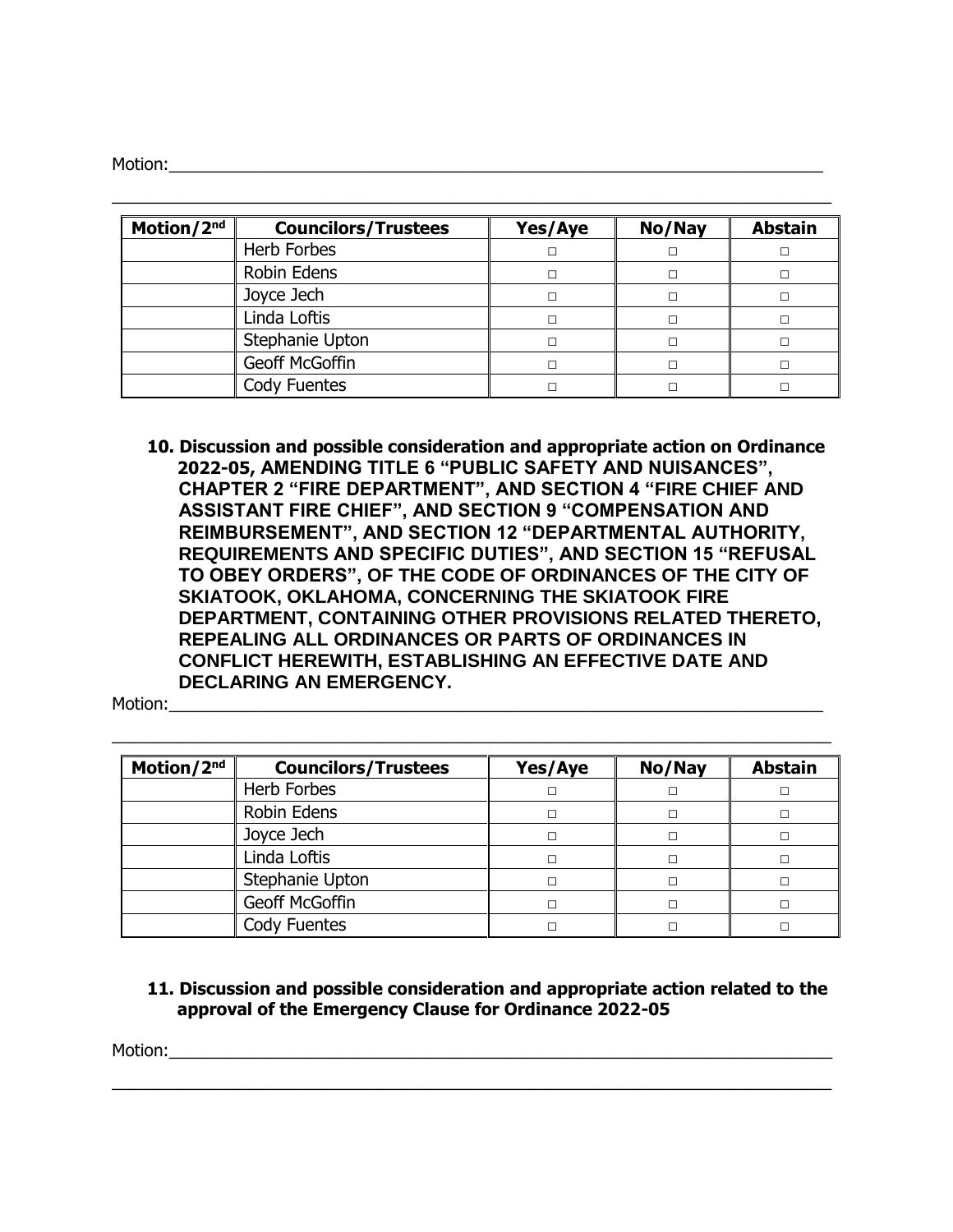| Motion/2nd | <b>Councilors/Trustees</b> | Yes/Aye | No/Nay | <b>Abstain</b> |
|------------|----------------------------|---------|--------|----------------|
|            | Herb Forbes                |         |        |                |
|            | Robin Edens                |         |        |                |
|            | Joyce Jech                 |         |        |                |
|            | Linda Loftis               |         |        |                |
|            | Stephanie Upton            |         |        |                |
|            | Geoff McGoffin             |         |        |                |
|            | Cody Fuentes               |         |        |                |

### **12.Discussion and possible consideration and appropriate action, related to approval of hosting a community event in Central Park April 21st, 2022 from 6:00pm-8:00pm to celebrate National D.A.R.E. Day. (Requested by School Resource Officer Brandon Foshee.)**

Motion:

| Motion/2 <sup>nd</sup> | <b>Councilors/Trustees</b> | Yes/Aye | No/Nay | <b>Abstain</b> |
|------------------------|----------------------------|---------|--------|----------------|
|                        | Herb Forbes                |         |        |                |
|                        | Robin Edens                |         |        |                |
|                        | Joyce Jech                 |         |        |                |
|                        | Linda Loftis               |         |        |                |
|                        | Stephanie Upton            |         |        |                |
|                        | Geoff McGoffin             |         |        |                |
|                        | Cody Fuentes               |         |        |                |

\_\_\_\_\_\_\_\_\_\_\_\_\_\_\_\_\_\_\_\_\_\_\_\_\_\_\_\_\_\_\_\_\_\_\_\_\_\_\_\_\_\_\_\_\_\_\_\_\_\_\_\_\_\_\_\_\_\_\_\_\_\_\_\_\_\_\_\_\_\_\_\_\_\_\_\_\_

### **13. Discussion and possible consideration and appropriate action, related to financing of Capital projects for new City Police and Fire facilities.**

Motion:\_\_\_\_\_\_\_\_\_\_\_\_\_\_\_\_\_\_\_\_\_\_\_\_\_\_\_\_\_\_\_\_\_\_\_\_\_\_\_\_\_\_\_\_\_\_\_\_\_\_\_\_\_\_\_\_\_\_\_\_\_\_\_\_\_\_\_\_\_\_\_

| Motion/2nd | <b>Councilors/Trustees</b> | Yes/Aye | No/Nay | <b>Abstain</b> |
|------------|----------------------------|---------|--------|----------------|
|            | Herb Forbes                |         | П      |                |
|            | Robin Edens                |         |        |                |
|            | Joyce Jech                 |         | П      |                |
|            | Linda Loftis               |         |        |                |
|            | Stephanie Upton            |         |        |                |
|            | Geoff McGoffin             |         |        |                |
|            | Cody Fuentes               |         |        |                |

\_\_\_\_\_\_\_\_\_\_\_\_\_\_\_\_\_\_\_\_\_\_\_\_\_\_\_\_\_\_\_\_\_\_\_\_\_\_\_\_\_\_\_\_\_\_\_\_\_\_\_\_\_\_\_\_\_\_\_\_\_\_\_\_\_\_\_\_\_\_\_\_\_\_\_\_\_

## **14. Discussion related to water drainage issues in Britton Meadow subdivision specifically 3621 Forest Street Skiatook, Ok (Citizens: Zak Wilson & Jon Piquet).**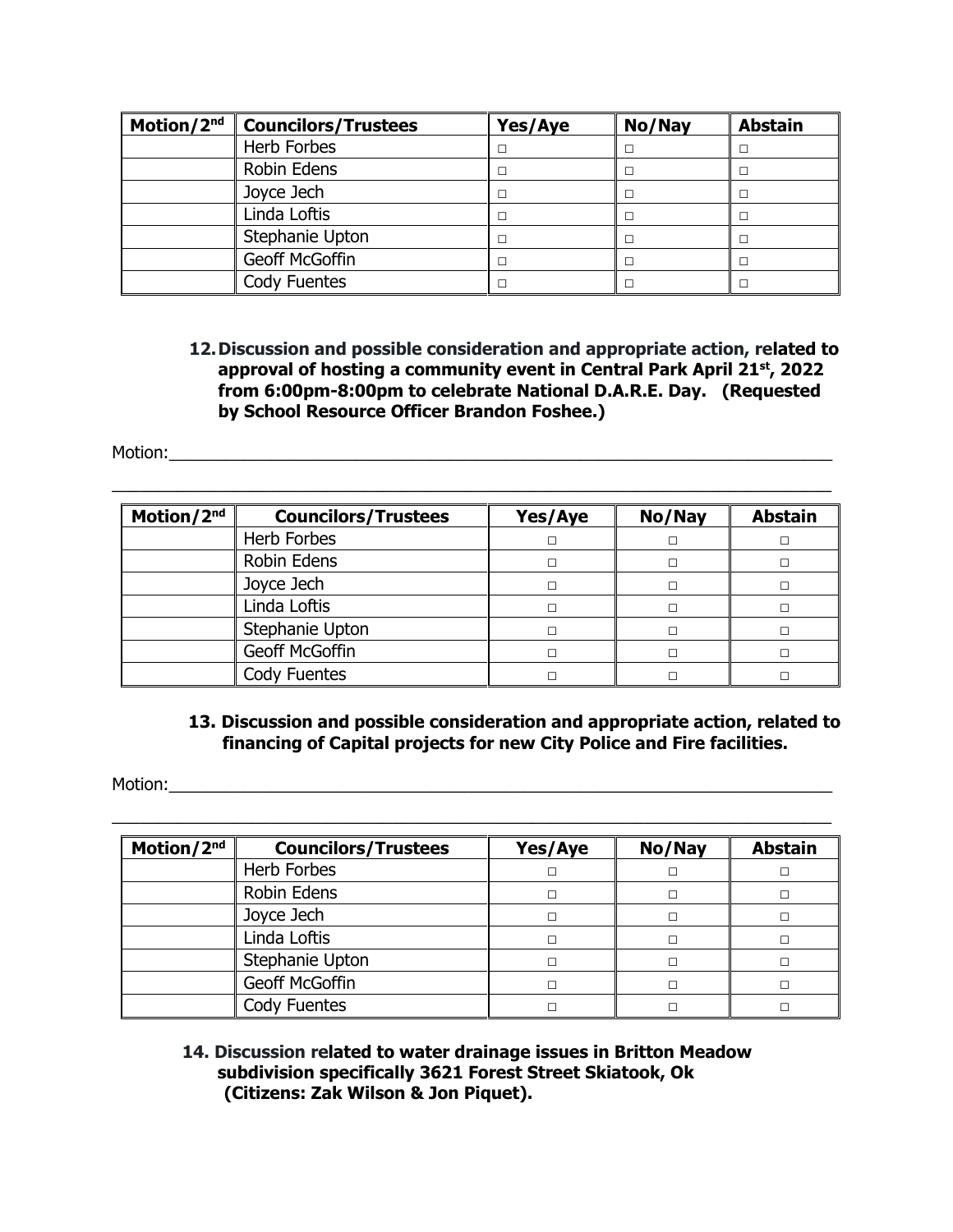- **15. Discussion related to downtown parking and beautification. (Citizen: Martin Tucker).**
- **16. Discussion related to development and implementation of a Skiatook airport noise control program based on guidelines supported by the International Aircraft Owners and Pilots Association (Citizen: Martin Tucker).**
- **17. Discussion and possible consideration and appropriate action related to approval of the usage of the Osage Trail for the Iron Man Competition to be held on May 22nd .**

Motion:\_\_\_\_\_\_\_\_\_\_\_\_\_\_\_\_\_\_\_\_\_\_\_\_\_\_\_\_\_\_\_\_\_\_\_\_\_\_\_\_\_\_\_\_\_\_\_\_\_\_\_\_\_\_\_\_\_\_\_\_\_\_\_\_\_\_\_\_\_

| Motion/2 <sup>nd</sup> | <b>Councilors/Trustees</b> | Yes/Aye | No/Nay | <b>Abstain</b> |
|------------------------|----------------------------|---------|--------|----------------|
|                        | Herb Forbes                |         |        |                |
|                        | Robin Edens                |         | п      |                |
|                        | Joyce Jech                 |         |        |                |
|                        | Linda Loftis               |         | п      |                |
|                        | Stephanie Upton            |         |        |                |
|                        | Geoff McGoffin             |         |        |                |
|                        | Cody Fuentes               |         |        |                |

 $\_$  , and the set of the set of the set of the set of the set of the set of the set of the set of the set of the set of the set of the set of the set of the set of the set of the set of the set of the set of the set of th

- **18. Discussion related to possible future skate park and its possible location at Exchange Bank Park.**
- **19. Discussion related to Staffing issue within the Skiatook Police Department. FOP President Corby Sorrells**
- **20. Discussion and possible consideration and appropriate action related to entering into an executive session for the purpose of discussing and considering the Employment contract of the City Manager, Carl Bradley "Brad" White, pursuant to Title 25 Oklahoma Statutes, section 307 (B) (1).**

Motion:

| Motion/2nd | <b>Councilors/Trustees</b> | Yes/Aye | No/Nay | <b>Abstain</b> |
|------------|----------------------------|---------|--------|----------------|
|            | Herb Forbes                |         |        |                |
|            | Robin Edens                |         |        |                |
|            | Joyce Jech                 |         |        |                |
|            | Linda Loftis               |         |        |                |
|            | Stephanie Upton            |         |        |                |
|            | Geoff McGoffin             |         |        |                |
|            | Cody Fuentes               |         |        |                |

\_\_\_\_\_\_\_\_\_\_\_\_\_\_\_\_\_\_\_\_\_\_\_\_\_\_\_\_\_\_\_\_\_\_\_\_\_\_\_\_\_\_\_\_\_\_\_\_\_\_\_\_\_\_\_\_\_\_\_\_\_\_\_\_\_\_\_\_\_\_\_\_\_\_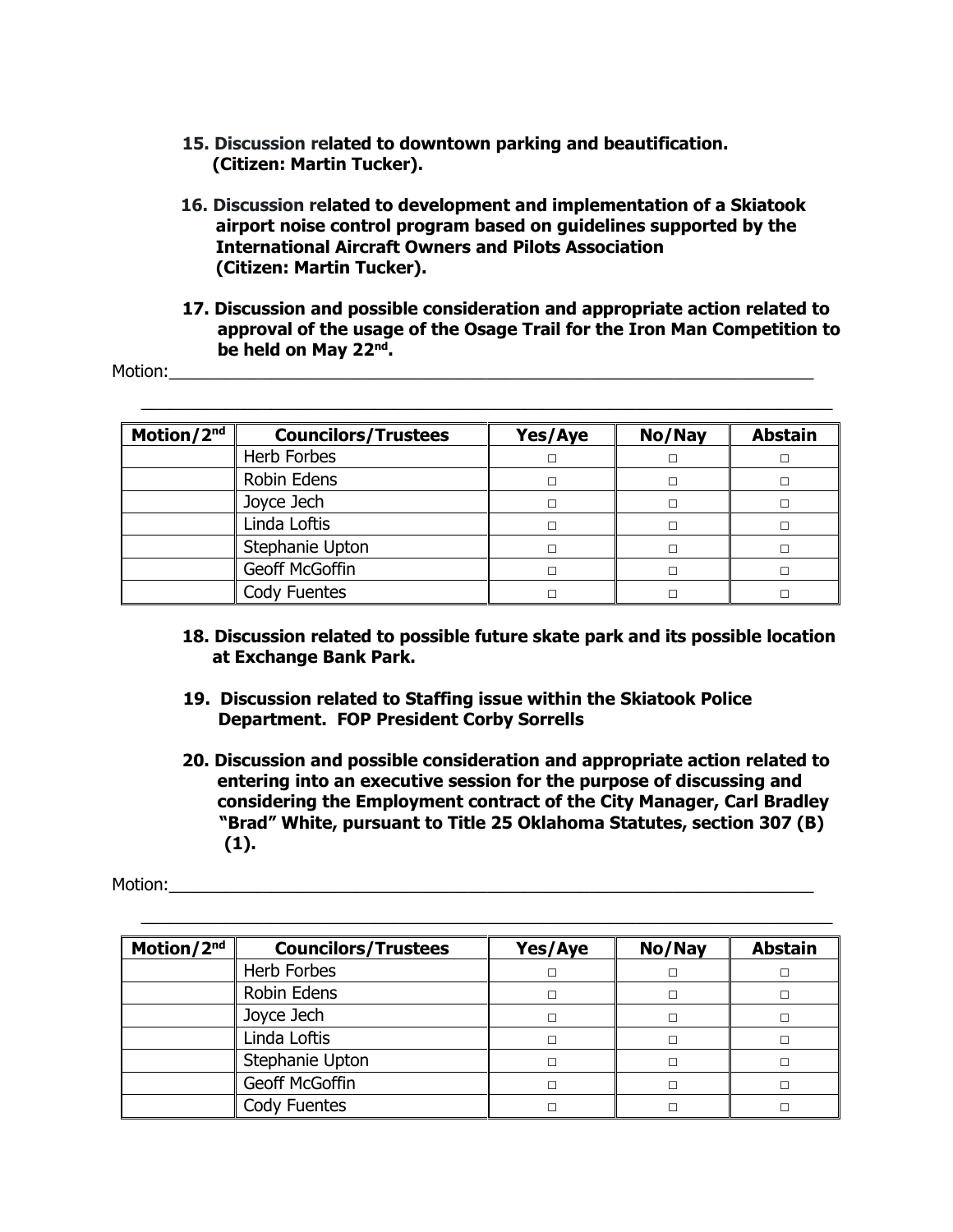## **21. Vote of City Council to come out of executive session.**

Motion:

| Motion/2nd | <b>Councilors/Trustees</b> | Yes/Aye | No/Nay | <b>Abstain</b> |
|------------|----------------------------|---------|--------|----------------|
|            | <b>Herb Forbes</b>         |         |        |                |
|            | <b>Robin Edens</b>         |         |        |                |
|            | Joyce Jech                 |         |        |                |
|            | Linda Loftis               |         |        |                |
|            | Stephanie Upton            |         |        |                |
|            | Geoff McGoffin             |         |        |                |
|            | Cody Fuentes               |         |        |                |

 $\_$  , and the set of the set of the set of the set of the set of the set of the set of the set of the set of the set of the set of the set of the set of the set of the set of the set of the set of the set of the set of th

- **22. Executive session minutes provided by Mayor to City Clerk.**
- **23. Discussion and possible consideration and appropriate action related to the approval of a new Employment contract between the City of Skiatook and Carl Bradley "Brad" White for his employment as City Manager.**

Motion:\_\_\_\_\_\_\_\_\_\_\_\_\_\_\_\_\_\_\_\_\_\_\_\_\_\_\_\_\_\_\_\_\_\_\_\_\_\_\_\_\_\_\_\_\_\_\_\_\_\_\_\_\_\_\_\_\_\_\_\_\_\_\_\_\_\_\_\_\_\_

| Motion/2nd | <b>Councilors/Trustees</b> | Yes/Aye | No/Nay | <b>Abstain</b> |
|------------|----------------------------|---------|--------|----------------|
|            | Herb Forbes                |         |        |                |
|            | Robin Edens                |         |        |                |
|            | Joyce Jech                 |         |        |                |
|            | Linda Loftis               |         |        |                |
|            | Stephanie Upton            |         |        |                |
|            | Geoff McGoffin             |         |        |                |
|            | Cody Fuentes               |         |        |                |

\_\_\_\_\_\_\_\_\_\_\_\_\_\_\_\_\_\_\_\_\_\_\_\_\_\_\_\_\_\_\_\_\_\_\_\_\_\_\_\_\_\_\_\_\_\_\_\_\_\_\_\_\_\_\_\_\_\_\_\_\_\_\_\_\_\_\_\_\_\_\_\_\_\_\_\_\_

## **24. City Manager's Report: \* Update regarding possible new Cell Tower**

**\* If any citizen should have a comment of concern they wish to express or have heard, please feel free to contact the City Manager's Office at (918-396- 2797 x 113\***

\_\_\_\_\_\_\_\_\_\_\_\_\_\_\_\_\_\_\_\_\_\_\_\_\_\_\_\_\_\_\_\_\_\_\_\_\_\_\_\_\_\_\_\_\_\_\_\_\_\_\_\_\_\_\_\_\_\_\_\_\_\_\_\_\_\_\_\_\_\_\_\_\_\_\_\_\_

**25. Adjournment**

Motion:\_\_\_\_\_\_\_\_\_\_\_\_\_\_\_\_\_\_\_\_\_\_\_\_\_\_\_\_\_\_\_\_\_\_\_\_\_\_\_\_\_\_\_\_\_\_\_\_\_\_\_\_\_\_\_\_\_\_\_\_\_\_\_\_\_\_\_\_\_\_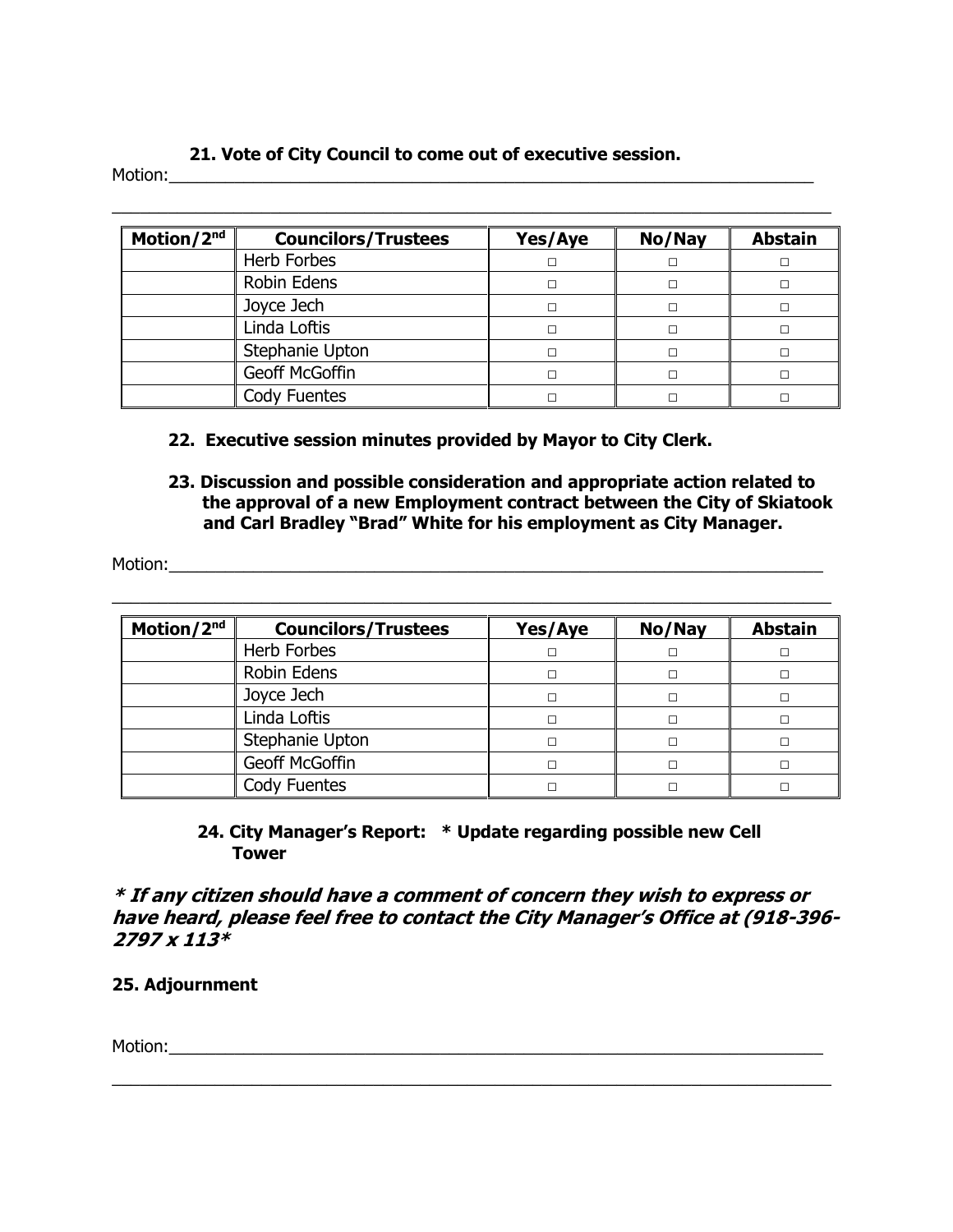| Motion/2nd | <b>Councilors/Trustees</b> | Yes/Aye | No/Nay | <b>Abstain</b> |
|------------|----------------------------|---------|--------|----------------|
|            | Herb Forbes                |         |        |                |
|            | Robin Edens                |         |        |                |
|            | Joyce Jech                 |         |        |                |
|            | Linda Loftis               |         |        |                |
|            | Stephanie Upton            |         |        |                |
|            | Geoff McGoffin             |         |        |                |
|            | Cody Fuentes               |         |        |                |



# **PUBLIC NOTICE OF THE MEETING OF THE SKIATOOK PUBLIC WORKS AUTHORITY**

#### **TYPE OF MEETING: REGULAR**

**DATE & TIME: Tuesday, April 12, 2022 at 6:00 p.m. directly following the adjournment of the City Council**

#### **PLACE: Municipal Boardroom, Community Center, 220 S. Broadway**

**\* Notice and agenda filed in the office of the City Clerk, posted on the City Hall bulletin Board and on our website: cityofskiatook.com before 5:00 p.m. on Monday, April 11, 2022.**

 *Stacey Woodard\_\_\_*

Stacey Woodard – Administrative Assistant

**NOTICE TO THE PUBLIC: At this Regular Meeting of the Skiatook Public Works Authority (SPWA), in accordance with and pursuant to applicable SPWA Rules and Robert's Rules of Order, the SPWA will consider, discuss, and may take action on, approve, adopt, amend, not approve, reject, deny, table, or take no action on any item listed on this Agenda. For the purposes of this agenda, "appropriate action" includes and encompasses all of the possible actions set forth in this Notice, and includes not taking any action on a specific agenda item.**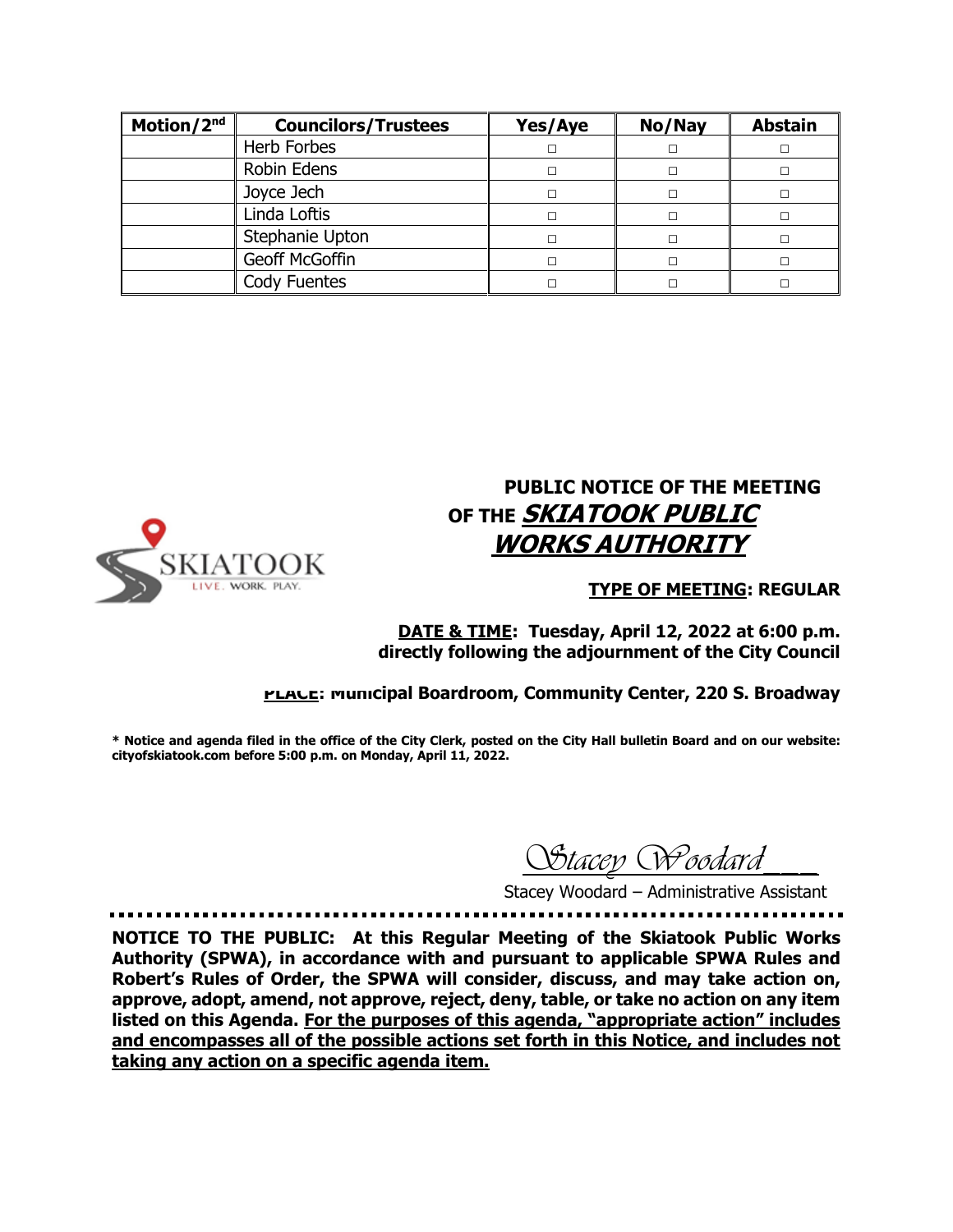## **\*AMENDED\* A G E N D A**

#### **1. Call to Order-** Chairman, Robin Edens

#### **2. Roll Call**- Shirley Lett, City Clerk

| <b>Attendee Name</b> |                           | <b>Present</b> | <b>Absent</b> | Late | <b>Arrival</b> |
|----------------------|---------------------------|----------------|---------------|------|----------------|
| <b>Herb Forbes</b>   | Ward $1 \parallel \Box$   |                |               | П    |                |
| <b>Robin Edens</b>   | Ward $2 \parallel$ $\Box$ |                |               | Е    |                |
| Joyce Jech           | Ward $3 \parallel$ $\Box$ |                |               | г    |                |
| Linda Loftis         | Ward 4 $\ $ $\Box$        |                |               | С    |                |
| Stephanie Upton      | Ward $5 \Box$             |                | п             | П    |                |
| Geoff McGoffin       | Ward 6 $\Box$             |                |               | П    |                |
| <b>Cody Fuentes</b>  | At Large                  |                |               | г    |                |

#### **3. Consent Agenda**

\*All matters listed under "Consent" are considered by the Board of Trustees to be routine and will be enacted by one motion. Any Trustee may, however, remove an item from the Consent Agenda by request. If an item is removed from the Consent Agenda, said removed item may involve discussion and possible consideration and appropriate action. A motion to adopt the Consent Agenda is non-debatable.

- **a. Approval of the minutes of the March 8, 2022 Regular Meeting.**
- **b. Approval of the Purchase Orders/Warrants for 03/29/22 (#142316-#142410)** i. SPWA \$203,030.75
- **c. Approval of Purchase Orders/Warrants for 04/12/22 (#142456-#142548)**
	- i. SPWA \$271,868.49 ii. Payroll (03-11-22) \$63,359.86 iii. Payroll (03-25-22) \$90,976.36
- **d. Ratify purchase of easement tract from Lakeview Southern Baptist Church of Skiatook, INC., "GRANTOR" to City of Skiatook, Ok ("City") and The Skiatook Public Works Authority ("SPWA"), "GRANTEES" for the sum of TWO THOUSAND DOLLARS (\$2,000.00) for purposes of relocating, repairing public utilities.**

Motion:

| Motion/2nd | <b>Councilors/Trustees</b> | Yes/Aye | No/Nay | <b>Abstain</b> |
|------------|----------------------------|---------|--------|----------------|
|            | Herb Forbes                |         |        |                |
|            | Robin Edens                |         |        |                |
|            | Joyce Jech                 |         | П      |                |
|            | Linda Loftis               |         | п      |                |
|            | Stephanie Upton            |         | п      |                |
|            | Geoff McGoffin             |         |        |                |
|            | Cody Fuentes               |         |        |                |

\_\_\_\_\_\_\_\_\_\_\_\_\_\_\_\_\_\_\_\_\_\_\_\_\_\_\_\_\_\_\_\_\_\_\_\_\_\_\_\_\_\_\_\_\_\_\_\_\_\_\_\_\_\_\_\_\_\_\_\_\_\_\_\_\_\_\_\_\_\_\_\_\_\_\_\_\_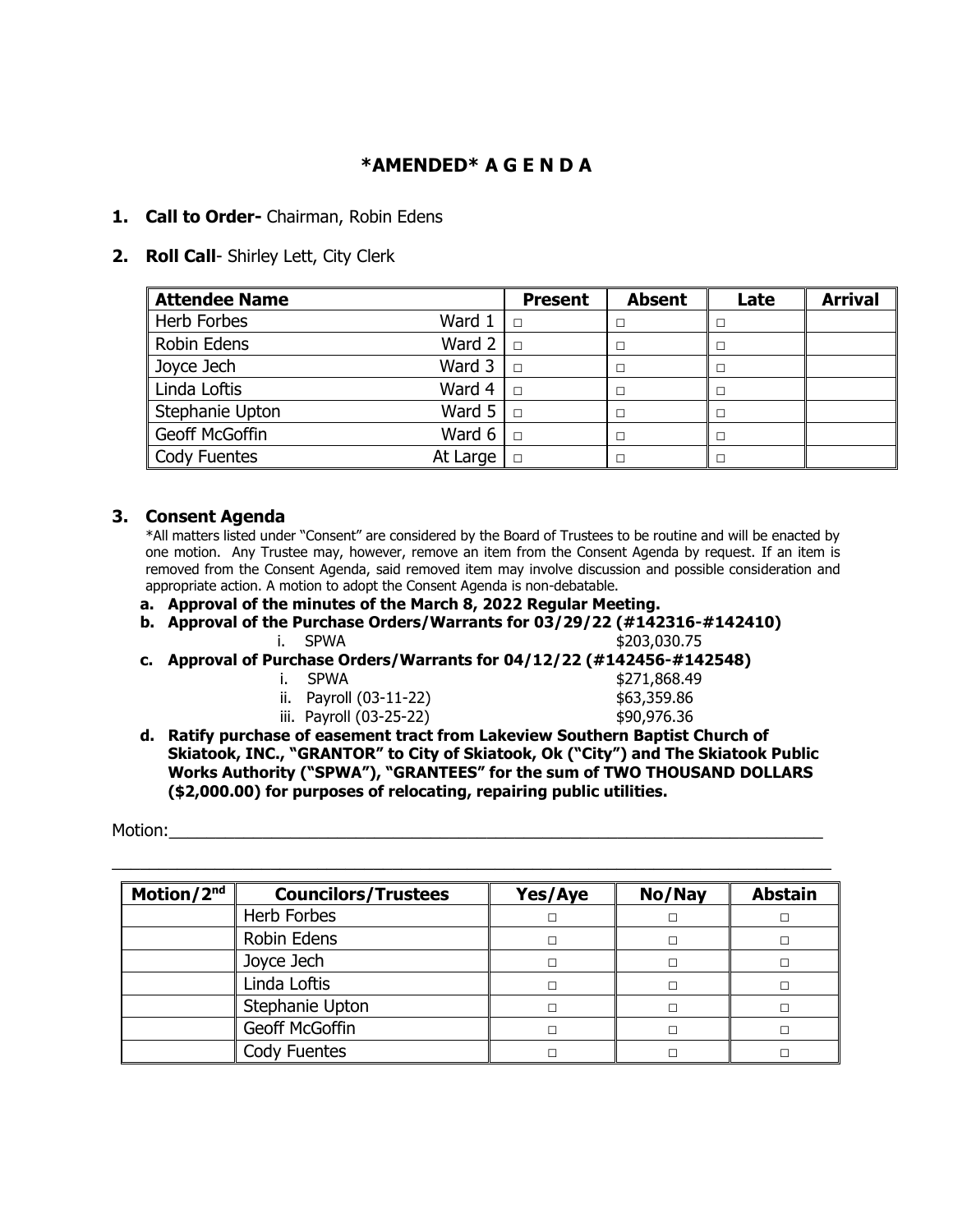## **4. Consideration and appropriate action relating to items removed from the Consent Agenda.**

 $\_$  , and the set of the set of the set of the set of the set of the set of the set of the set of the set of the set of the set of the set of the set of the set of the set of the set of the set of the set of the set of th

Motion:\_\_\_\_\_\_\_\_\_\_\_\_\_\_\_\_\_\_\_\_\_\_\_\_\_\_\_\_\_\_\_\_\_\_\_\_\_\_\_\_\_\_\_\_\_\_\_\_\_\_\_\_\_\_\_\_\_\_\_\_\_\_\_\_\_\_\_\_\_\_

| Motion/2nd | <b>Councilors/Trustees</b> | Yes/Aye | No/Nay | <b>Abstain</b> |
|------------|----------------------------|---------|--------|----------------|
|            | Herb Forbes                |         |        |                |
|            | Robin Edens                |         |        |                |
|            | Joyce Jech                 |         | п      |                |
|            | Linda Loftis               |         |        |                |
|            | Stephanie Upton            |         |        |                |
|            | Geoff McGoffin             |         |        |                |
|            | Cody Fuentes               |         |        |                |

 **5. Discussion and possible consideration and appropriate action related to the approval of a new Employment contract between the City of Skiatook and Carl Bradley "Brad" White for his employment as Skiatook Public Works Administrator.**

Motion:\_\_\_\_\_\_\_\_\_\_\_\_\_\_\_\_\_\_\_\_\_\_\_\_\_\_\_\_\_\_\_\_\_\_\_\_\_\_\_\_\_\_\_\_\_\_\_\_\_\_\_\_\_\_\_\_\_\_\_\_\_\_\_\_\_\_\_\_\_\_\_

| Motion/2nd | <b>Councilors/Trustees</b> | Yes/Aye | No/Nay | <b>Abstain</b> |
|------------|----------------------------|---------|--------|----------------|
|            | Herb Forbes                |         |        |                |
|            | Robin Edens                |         |        |                |
|            | Joyce Jech                 |         |        |                |
|            | Linda Loftis               |         |        |                |
|            | Stephanie Upton            |         |        |                |
|            | Geoff McGoffin             |         |        |                |
|            | Cody Fuentes               |         |        |                |

\_\_\_\_\_\_\_\_\_\_\_\_\_\_\_\_\_\_\_\_\_\_\_\_\_\_\_\_\_\_\_\_\_\_\_\_\_\_\_\_\_\_\_\_\_\_\_\_\_\_\_\_\_\_\_\_\_\_\_\_\_\_\_\_\_\_\_\_\_\_\_\_\_\_\_\_\_

- **6. Discussion related to the process for receiving bids for a new commercial trash contract.**
- **7. Discussion and possible consideration and appropriate action related to the Approval of requisition to order Electrical equipment and transformers in the Amount of \$49,284.00.**

\_\_\_\_\_\_\_\_\_\_\_\_\_\_\_\_\_\_\_\_\_\_\_\_\_\_\_\_\_\_\_\_\_\_\_\_\_\_\_\_\_\_\_\_\_\_\_\_\_\_\_\_\_\_\_\_\_\_\_\_\_\_\_\_\_\_\_\_\_\_\_\_\_\_\_\_\_

Motion:\_\_\_\_\_\_\_\_\_\_\_\_\_\_\_\_\_\_\_\_\_\_\_\_\_\_\_\_\_\_\_\_\_\_\_\_\_\_\_\_\_\_\_\_\_\_\_\_\_\_\_\_\_\_\_\_\_\_\_\_\_\_\_\_\_\_\_\_\_\_\_